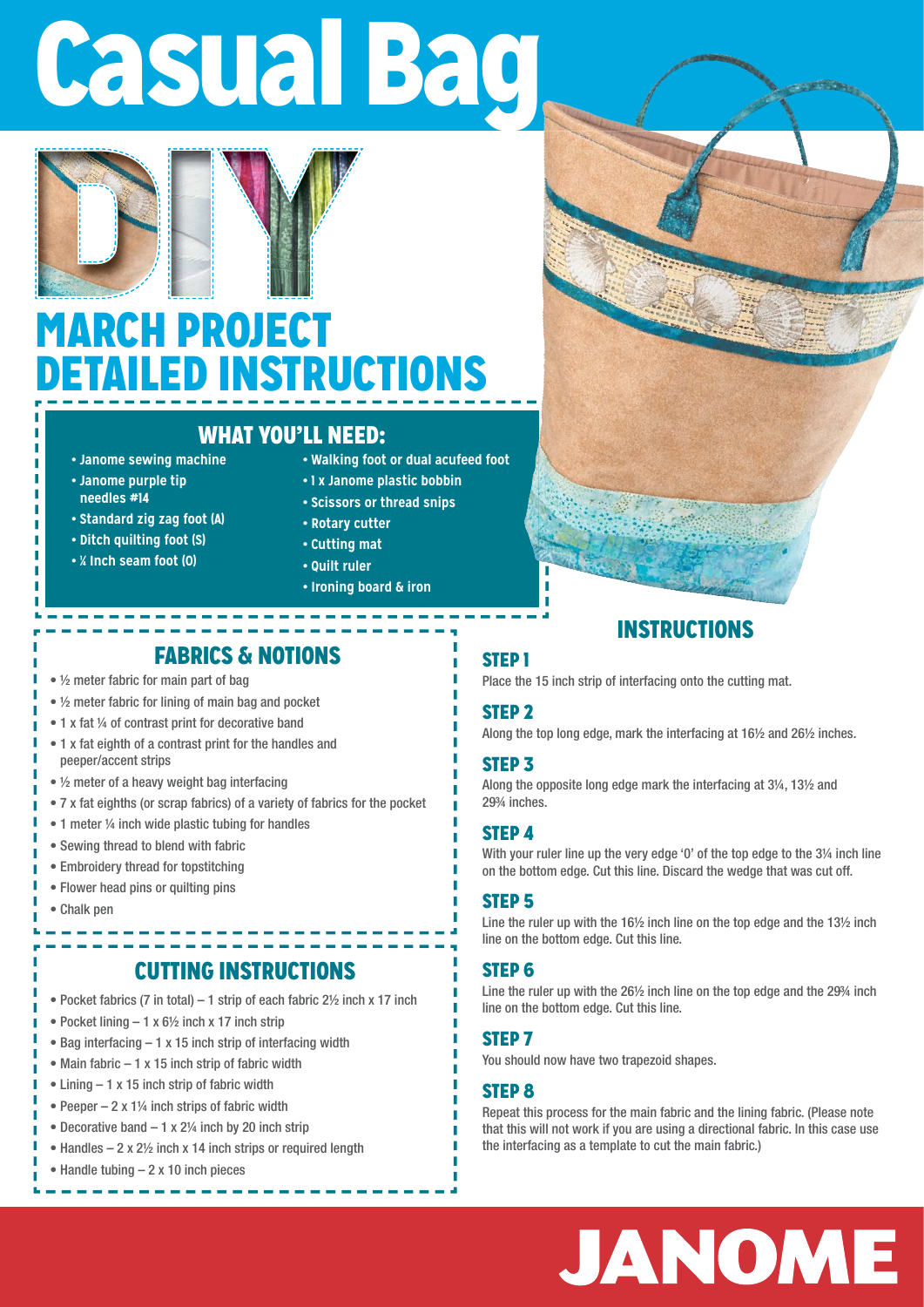#### STEP 9

Place one of the pocket fabrics onto the cutting mat so that the short edges are along the top and bottom.

#### STEP 10

Mark ¼ inch in from the top left corner along the top short edge.

#### STEP 11

Mark ¼ inch in from the bottom right corner along the bottom short edge.

#### STEP 12

Take the ruler and line up from marking to marking. Cut this line. This will create 2 wedge shapes.

#### STEP 13

Repeat this process for the remaining 6 strips.

#### STEP 14

Take the 7 wedges cut from the pocket fabrics and arrange so that the darkest is at the bottom and the lightest is at the top with the wedges going opposing directions.

#### STEP 15

Stitch the wedges together so that the wide end of the wedge lines up with the narrow end of the wedge above. Press seams open.

#### STEP 16

Place long edge of lining onto top angled edge of outer pocket fabric. Sew the length with a 1/4 inch seam.

#### STEP 17

Press lining under.

#### STEP 18

Place pocket piece on the cutting mat and lay the piece of interfacing on top of it, with the bottom edges aligned.

#### STEP 19

Trim the sides and bottom of the pocket to the size of the interfacing template. The pocket should now be the same shape as the main piece of the bag. Set pocket aside.

#### STEP 20

Press peeper strip in half with long edges together, wrong sides together.

#### STEP 21

Take one main fabric piece and measure down 3 inches from the top (long edge). Cut along this line. Your main fabric should now be in 2 pieces.

#### STEP 22

On the larger of the two main pieces measure down from the previously cut edge 1¼ inches and cut. Discard the 1¼ inch piece of main fabric.

#### STEP 23

You should now have a 3 inch background piece and a 10¾ inch piece.

#### STEP 24

п

Take the 10¾ inch piece of background fabric and place the peeper strip onto the top edge with raw edges together.

#### STEP 25

Next place the decorative band onto the main fabric and peeper piece with right sides facing, and raw edges together.

#### STEP 26

Ensure that there is a 2 inch overhang of the peeper strip and decorative band, so that there is sufficient fabric to fit the top main piece.

#### STEP 27

Pin all layers (main fabric, peeper & decorative band) together and stitch with a 1/4 inch seam allowance.

#### STEP 28

Press the seam towards the decorative band.

#### STEP 29

To determine the alignment for the top main fabric piece lay the bottom main fabric piece onto the interfacing lining up the bottom and sides.

#### **STEP 30**

Place the second peeper strip onto the top edge of the decorative band with raw edges touching.

#### STEP 31

Line the 3 inch main fabric strip with the top edge of the interfacing template.

#### STEP 32

Flip the 3 inch main fabric strip down so that the bottom edge of the main fabric piece is lined up with the top edge of the decorative band/peeper with wrong sides together.

#### STEP 33

Pin in place and stitch with a 1/4 inch seam allowance.

#### STEP 34

Press the seam towards the decorative band.

#### STEP 35

Place the front of the bag onto the cutting mat and lay the interfacing template over it lining all the edges up.

#### STEP 36

Trim the excess decorative band and peeper in line with the edge of the template.

#### STEP 37

Attach ditch quilting foot. Placing the outside of the bag on top of the interfacing, top stitch in the ditch created by the peeper and decorative band in a coordinating colour.

#### STEP 38

Attach zig zag foot. Place pocket onto the front bag piece lining up the bottom edge. Baste pocket to the bag by stitching around the raw edges using a straight stitch with a stitch length of 5. Set aside.

#### STEP 39

Take the second piece of interfacing and a background fabric piece, and sew lines of straight stitch at different angles across the piece in a contrasting thread. This is to hold the fabric to the interfacing. Set aside.